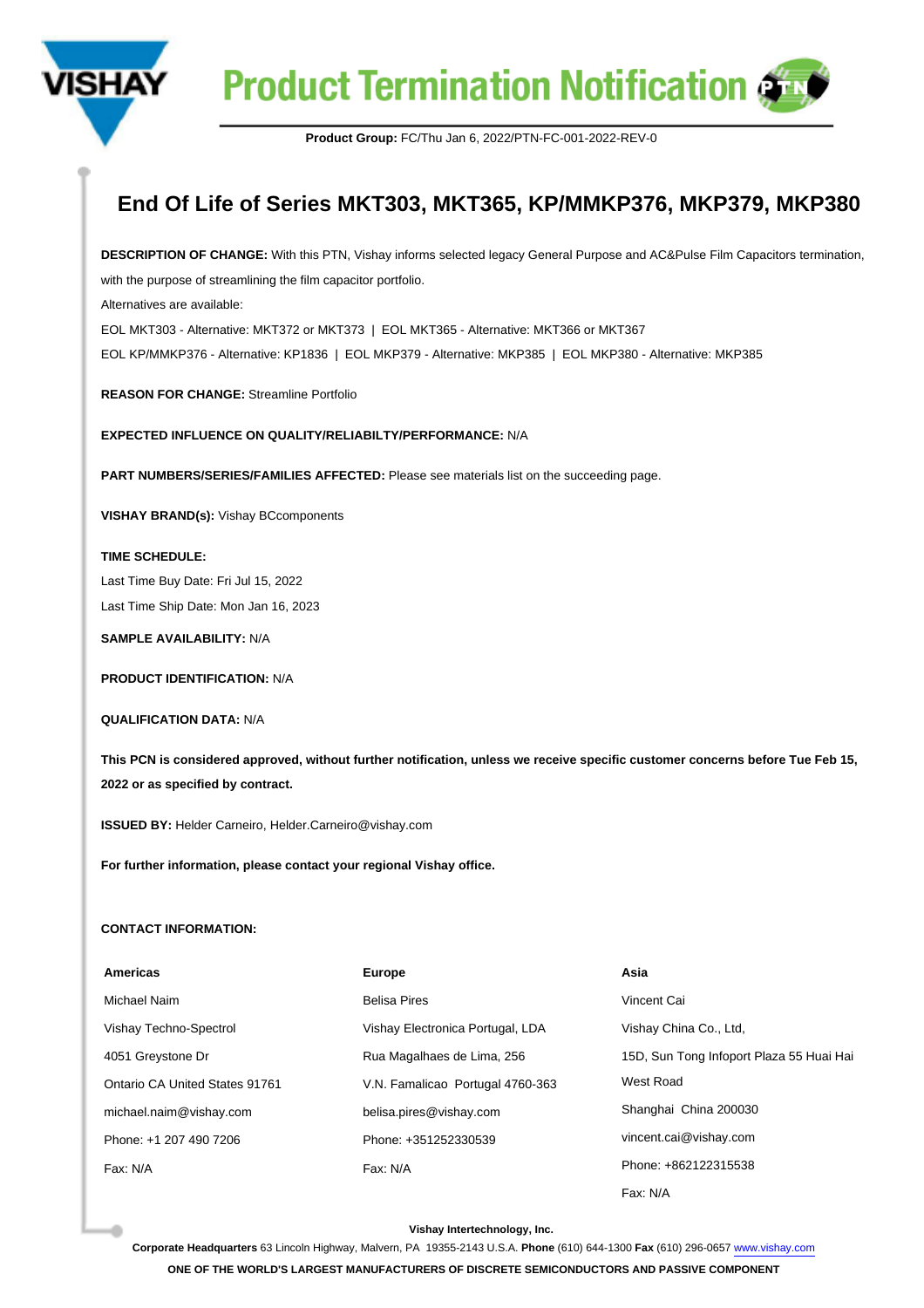

a.



**Product Group:** FC/Thu Jan 6, 2022/PTN-FC-001-2022-REV-0

| 0000<br>BF<br>`ບ∪ພ        | $\sim$<br>∍r | EO QES<br>ז ר<br>სიახი<br>oг | חם<br>эι | $-21$<br>ז ר |
|---------------------------|--------------|------------------------------|----------|--------------|
| annoc:<br>DЕ<br>ÞГ<br>oou |              |                              |          |              |
|                           |              |                              |          |              |

**Vishay Intertechnology, Inc.**

**Corporate Headquarters** 63 Lincoln Highway, Malvern, PA 19355-2143 U.S.A. **Phone** (610) 644-1300 **Fax** (610) 296-0657 [www.vishay.com](https://www.vishay.com)

**ONE OF THE WORLD'S LARGEST MANUFACTURERS OF DISCRETE SEMICONDUCTORS AND PASSIVE COMPONENT**